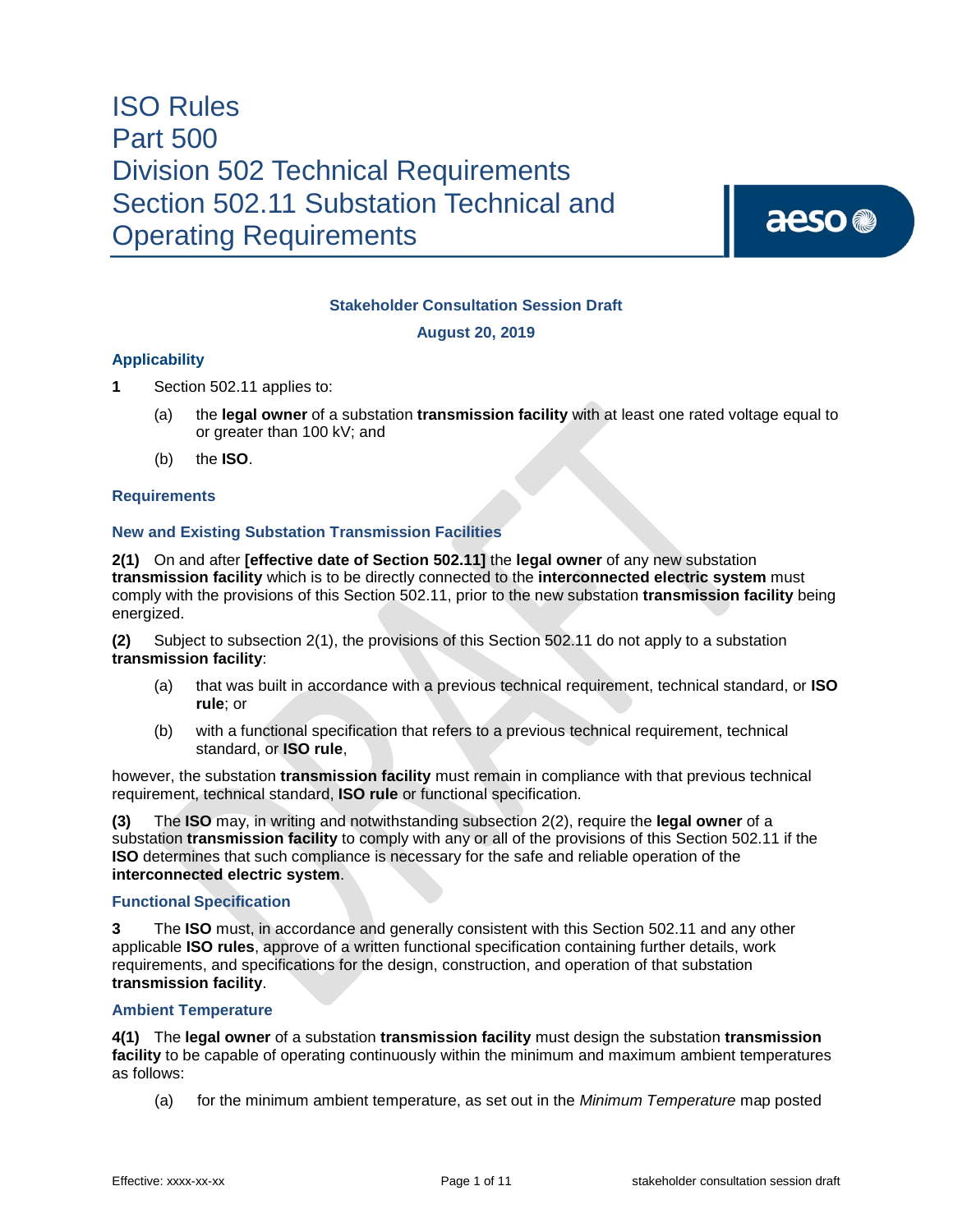aeso<sup>®</sup>

on the AESO website; and

- (b) for the maximum ambient temperature,
	- (i) as determined by the **legal owner** of the substation **transmission facility** based on a minimum of 15 years of historical temperature data at or near the substation site with an occurrence frequency of no more than 0.1%; or
	- (ii) a maximum ambient temperature of plus 40° Celsius.

**(2)** The **legal owner** of a substation **transmission facility** must design the substation **transmission facility** to withstand a temperature change of 15° Celsius per hour.

#### **Weather Loading Return Periods**

**5(1)** The **legal owner** of a substation **transmission facility** that is located outdoors must design the outdoor substation **transmission facility** based on the minimum return periods for weather loading as follows:

- (a) for a **major substation**, a 100 year return period; or
- (b) for a substation other than a **major substation**, a 50 year return period.

**(2)** The **legal owner** of a substation **transmission facility** that is located outdoors must, subject to subsection 5(3) base the gust wind loading, and the wet snow and wind loading on historical weather data at or near the substation site.

**(3)** The **legal owner** of a substation **transmission facility** that is located outdoors must, if the historical weather data as required in subsection 5(2) is not available, use the *Gust Wind Loading* map or the *Wet Snow and Wind Loading* map posted on the AESO website, as applicable.

#### **Grounding**

**6(1)** The **legal owner** of a substation **transmission facility** must, at a minimum, ensure that the grounding grid meets the short circuit current level provided in the functional specification for that substation **transmission facility** at the in-service date.

**(2)** The **legal owner** of a substation **transmission facility** must, in accordance with **good electric industry practice**, review and upgrade the grounding grid to accommodate the short circuit current levels up to the maximum short circuit current levels provided in the functional specification for that substation **transmission facility**.

**(3)** The **legal owner** of a substation **transmission facility** must design the grounding system of the substation to operate as an effectively grounded system unless the **ISO** specifies otherwise in the functional specification for that substation **transmission facility**.

**(4)** The **ISO** must specify in the functional specification of a substation **transmission facility** the following estimated short circuit current levels at locations within the substation with a nominal voltage of 100 kV or higher:

- (a) at the in-service date; and
- (b) at least 7 years into the future from the in-service date.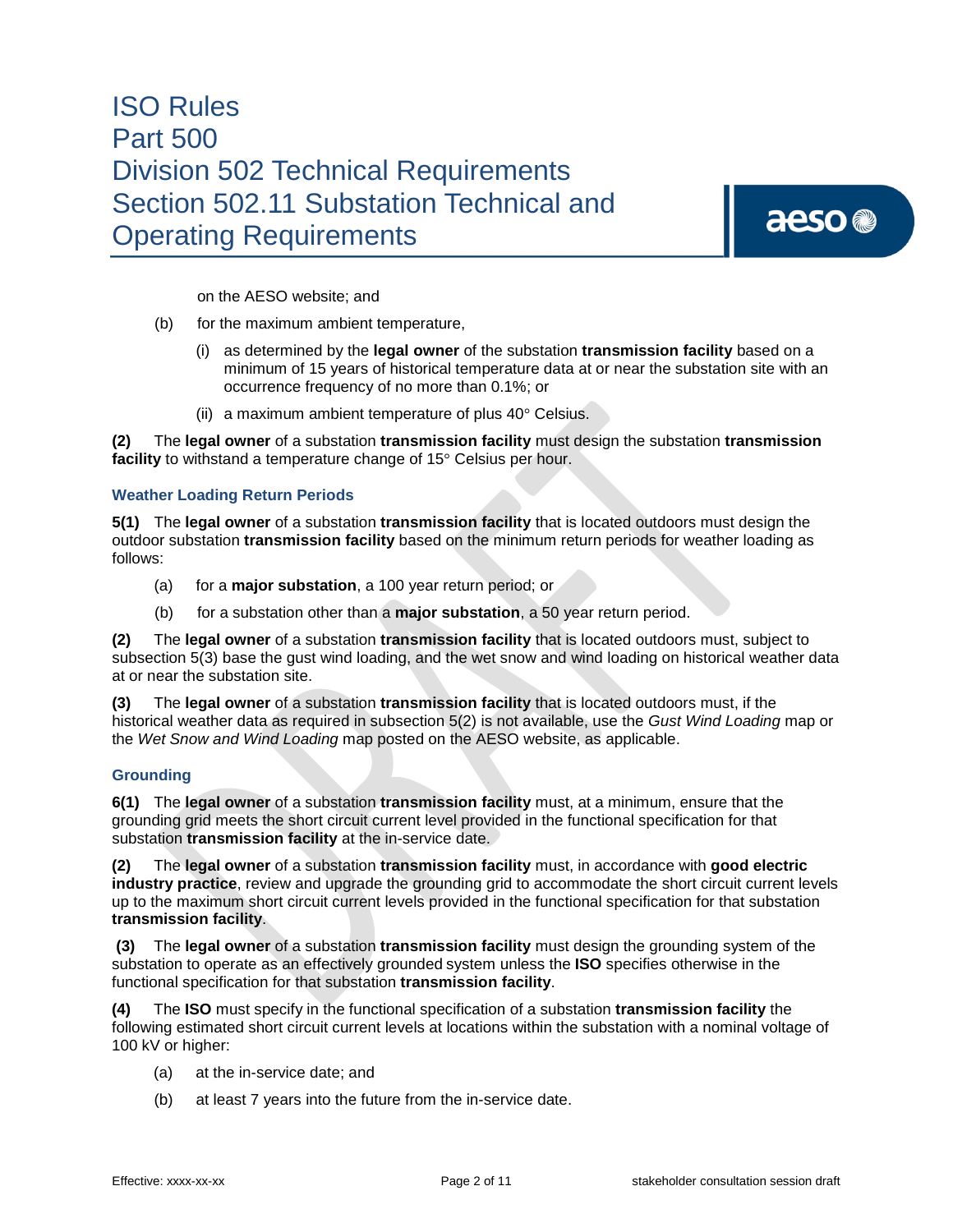

### **Lightning and Other Surge Protection**

**7(1)** The **legal owner** of a substation **transmission facility** must design the lightning surge protection to take into account the average lightning ground flash density level at or near the substation site.

**(2)** The **legal owner** of a substation **transmission facility** must ensure that a surge arrester used to meet the requirements of this subsection 7 has adequate protective levels for the protective distances required for transformers and transmission line entries.

**(3)** The **legal owner** of a substation **transmission facility** must, in designing the direct stroke lightning protection of the substation **transmission facility**, use the minimum mean-time-between-failure values set out in the following Table 1:

| Substation transmission facility                                                                                      | Mean-time-between-failure<br>(years) |  |
|-----------------------------------------------------------------------------------------------------------------------|--------------------------------------|--|
| a substation transmission facility containing<br>transformers with a secondary nominal voltage<br>of 100 kV or higher | 1000                                 |  |
| all other substation transmission facilities                                                                          | 400                                  |  |

**Table 1 Mean-time-between-failure requirement**

**(4)** The **legal owner** of a substation **transmission facility** must ensure that any transformer in the substation **transmission facility** has surge protection on all exposed terminals of the transformer, except a neutral terminal in the form of surge arresters, which must be placed as close to the transformer terminals as reasonably practicable.

**(5)** The **legal owner** of a substation **transmission facility** must ensure that a shunt capacitor or a shunt reactor in the substation **transmission facility** has surge protection.

**(6)** The **legal owner** of a substation **transmission facility** must install a surge arrester or surge arresters at each transmission line entrance.

**(7)** The **legal owner** of a substation **transmission facility** that contains gas-insulated switchgear must install a surge arrester at all exposed outdoor terminals of the gas-insulated switchgear.

**(8)** The **legal owner** of a substation **transmission facility** must ensure that an insulation coordination study is conducted to determine the required protective levels where surge arresters are applied to:

- (a) a shunt capacitor bank at a nominal voltage greater than 100 kV;
- (b) a shunt reactor bank connected to a **bulk transmission line**; or
- (c) a **reactive power** resource with a primary nominal voltage of 100 kV or higher.

### **Continuous Operating Voltage Range**

**8** The **legal owner** of a substation **transmission facility** must design the substation **transmission facility** to be capable of operating continuously within the minimum and maximum voltage levels set out in the following Table 2: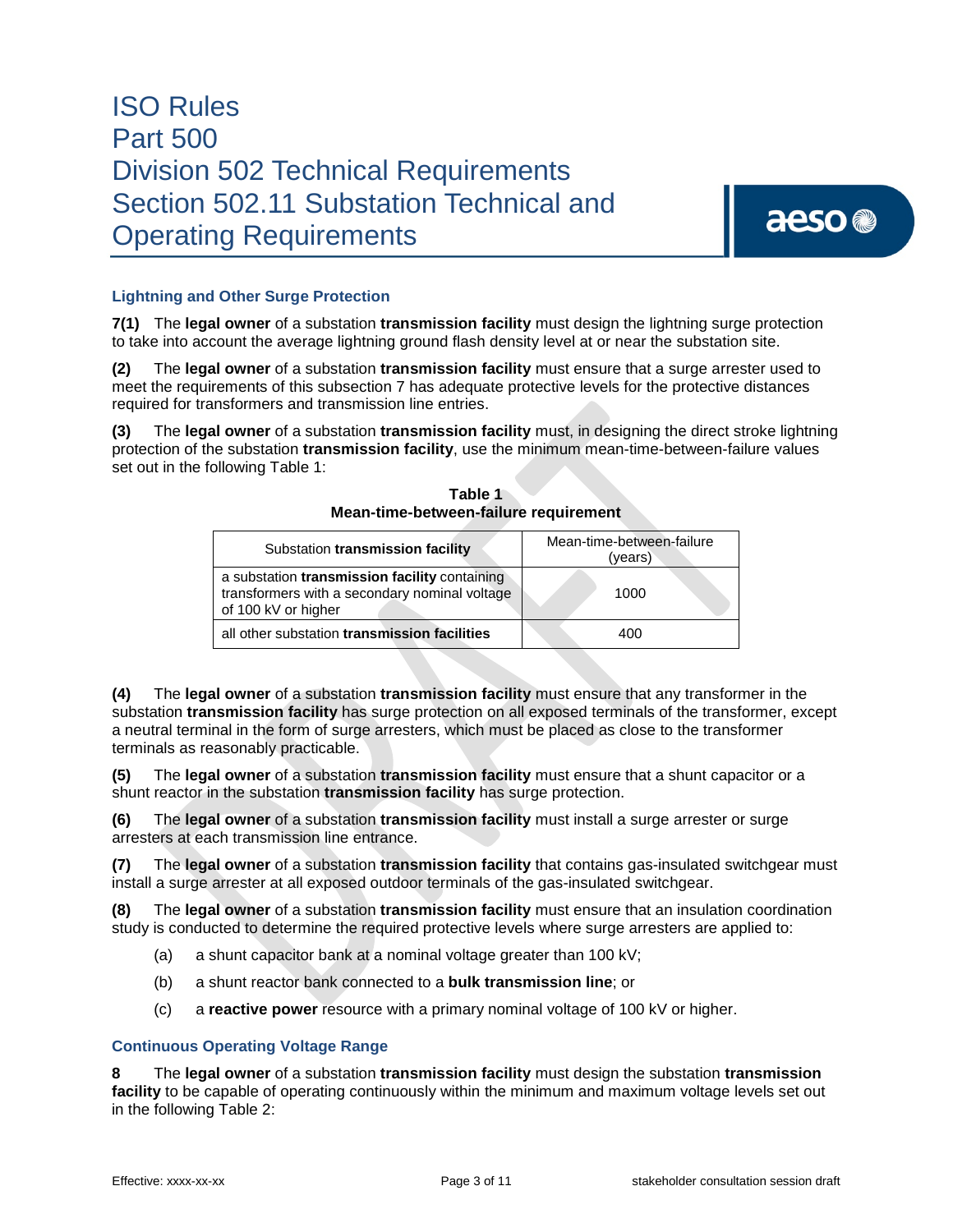aeso<sup>®</sup>

| <b>Nominal Voltage (kV)</b> | Minimum Voltage (kV) | Maximum Voltage (kV) |  |  |
|-----------------------------|----------------------|----------------------|--|--|
| 138                         | 124                  | 150                  |  |  |
| 144                         | 130                  | 155                  |  |  |
| 240                         | 216                  | 264                  |  |  |
| 260                         | 234                  | 275                  |  |  |
| 500                         | 475                  | 550                  |  |  |

| Table 2                                     |
|---------------------------------------------|
| Required continuous operating voltage range |

### **Insulation Requirement**

**9(1)** The **legal owner** of a substation **transmission facility** must, subject to subsections 9(2) and 9(3), design and operate the substation **transmission facility** to meet the minimum insulation requirement set out in the following Table 3:

### **Table 3 Minimum basic lightning impulse level ("BIL") and basic switching impulse level ("BSL") for components of an air-insulated substation transmission facility with a nominal voltage of 138 kV or higher**

| <b>Substation transmission facility</b><br>component | BIL (kV)   | BIL (kV)   | BIL (kV) | BSL (kV) |
|------------------------------------------------------|------------|------------|----------|----------|
|                                                      | 138/144 kV | 240/260 kV | 500 kV   |          |
| post insulator and disconnect switch                 | 550        | 900        | 1550     | 1175     |
| circuit breaker and circuit switcher                 | 650        | 1050       | 1800     | 1300     |
| current and voltage transformer                      | 650        | 1050       | 1800     | 1300     |
| transformer winding (with surge<br>arrester)         | 550        | 850        | 1550     | 1175     |

**(2)** The **legal owner** of a substation **transmission facility** that contains gas-insulated switchgear must design and operate the substation **transmission facility** to meet the minimum insulation requirements set out in the following Table 4:

**Table 4 Minimum BIL and BSL levels for gas-insulated switchgear**

| <b>Substation transmission facility</b><br>component     | BIL (kV)   | BIL (kV)   | BIL (kV) | <b>BSL (kV)</b> |
|----------------------------------------------------------|------------|------------|----------|-----------------|
|                                                          | 138/144 kV | 240/260 kV |          | 500 kV          |
| all equipment in a gas-insulated switchgear<br>enclosure | 650        | 1050       | 1550     | 1175            |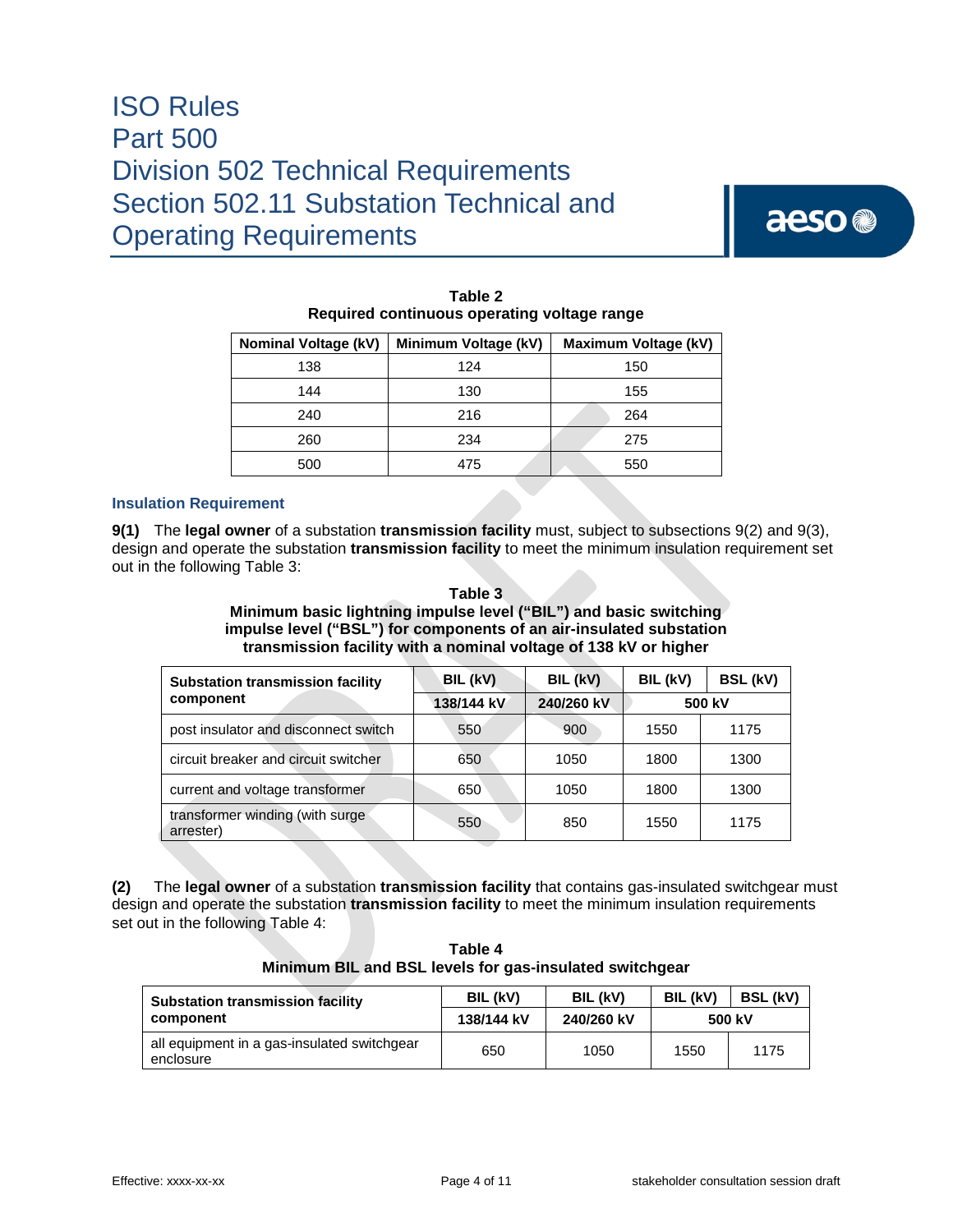

**(3)** The **legal owner** of a substation **transmission facility** rated at a nominal voltage of 72 kV or less must design and operate the substation **transmission facility** to meet the minimum insulation requirement set out in the following Table 5:

| Table 5                                                                                       |
|-----------------------------------------------------------------------------------------------|
| Minimum BIL levels for components of an air-insulated substation transmission facility with a |
| nominal voltage of 72 kV or less                                                              |
|                                                                                               |

|                                                                                     | BIL (kV) |       |         |          |
|-------------------------------------------------------------------------------------|----------|-------|---------|----------|
| Substation transmission facility component                                          | 13.8 kV  | 25 kV | 34.5 kV | 69/72 kV |
| circuit breaker                                                                     | 110      | 150   | 200     | 350      |
| indoor switchgear, transformer (with surge<br>arrester) and shunt reactor terminals | 95       | 125   | 170     | 350      |
| outdoor transformer (with surge arrester) and<br>shunt reactor terminals            | 110      | 150   | 200     | 350      |
| all other equipment                                                                 | 110      | 150   | 200     | 350      |

**(4)** The **legal owner** of a substation **transmission facility** must, where the substation **transmission facility** is located at an altitude exceeding 1,000 meters above sea level, consider the altitude factor in an insulation coordination study and in determining **equipment ratings**.

**(5)** The **legal owner** of a substation **transmission facility** must, in specifying any insulators and bushings for the substation **transmission facility**, take contamination levels into consideration.

**(6)** The **ISO** must specify whether an insulation coordination study is required for a **major substation** in the functional specification.

### **Terminal Components Cannot be Limiting Factor**

**10(1)** The **legal owner** of a substation **transmission facility** must ensure that any terminal component inside the substation connecting it to a **bulk transmission line** is not the limiting factor of the **facility rating** of that **bulk transmission line**.

**(2)** The **legal owner** of a substation **transmission facility** must ensure that any terminal component inside the substation connecting that connects the substation to a **transformer** is not the limiting factor of the **facility rating** of that transformer.

### **Bus Arrangement**

**11(1)** For the purposes of this subsection 11, a reference to a substation element means the following substation **transmission facilities**:

- (a) a phase-shifting transformer;
- (b) a load transformer with a rated capacity of 100 MVA or higher;
- (c) a transformer with a secondary nominal voltage of 100 kV or higher;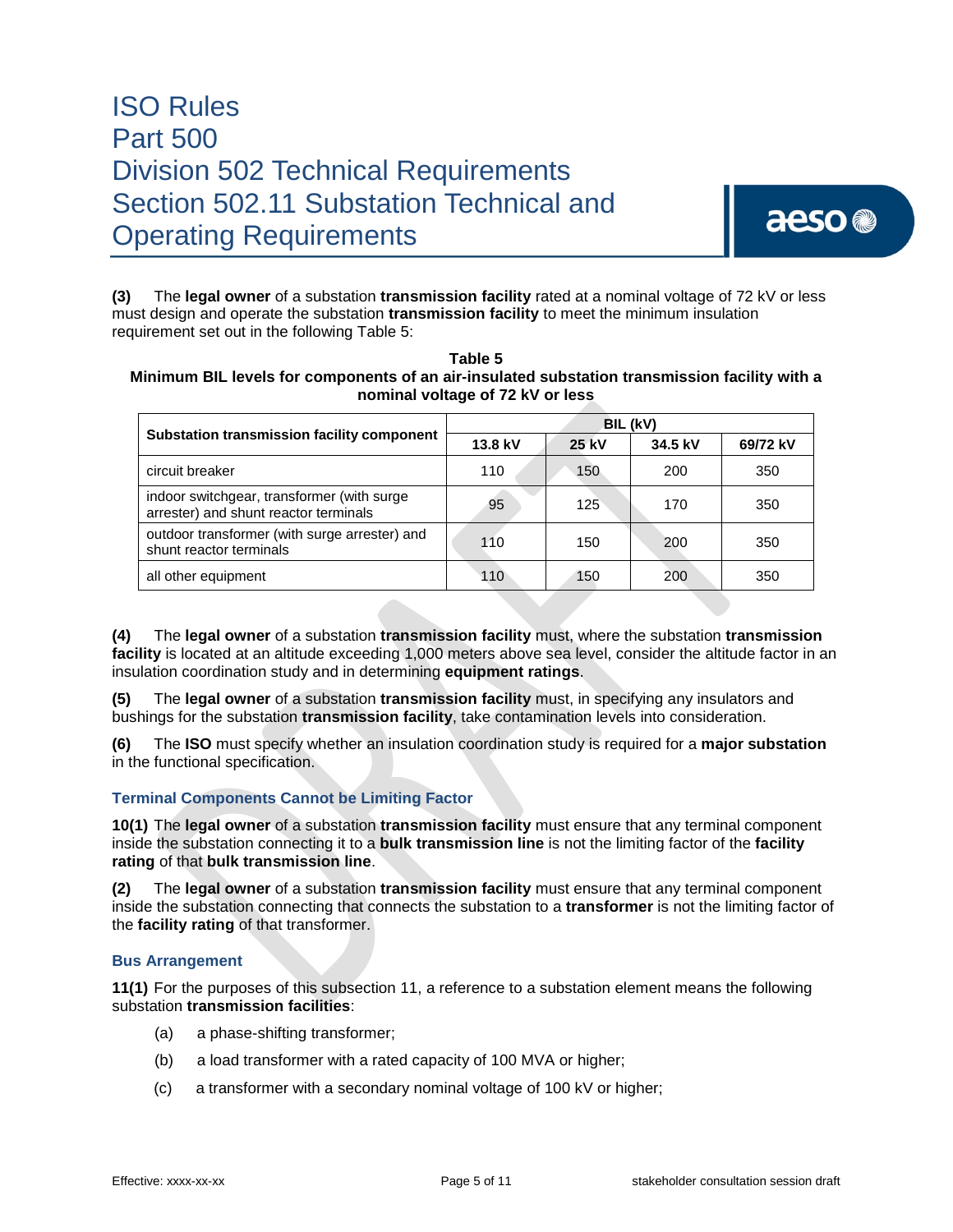

- (d) a transmission step-up transformer for a **generating unit**, an **aggregated generating facility** or an **energy storage facility**;
- (e) a termination connecting a **bulk transmission line**; or
- (f) a **reactive power** resource with a primary nominal voltage of 100 kV or higher.

**(2)** The **legal owner** of a substation **transmission facility** must ensure that a planned maintenance event of a substation element does not cause another substation element to be taken out of service, except where these substation elements are in series or as otherwise approved by the **ISO**.

**(3)** The **legal owner** of a substation **transmission facility** must ensure that a failure event of a circuit breaker or circuit switcher does not result in the tripping of more than 4 of a combination of:

- (a) a transformer, including a transmission step-up transformer for a **generating unit**, an **aggregated generating facility**, or an **energy storage facility**; and
- (b) a **bulk transmission line**,

provided however, that this provision does not apply to a circuit breaker or circuit switcher that is positioned to connect 2 individual bus sections.

**(4)** The **legal owner** of a substation **transmission facility** must, where a substation is connected with another substation through more than one **bulk transmission line** which each has a nominal voltage of 200 kV or higher, place each **bulk transmission line** such that a breaker failure event does not trip 2 or more of these **bulk transmission lines** simultaneously.

**(5)** The **legal owner** of a substation **transmission facility** must, if proposing a ring bus arrangement that has more than 6 nodes, submit the proposed arrangement to the **ISO** for review and approval.

**(6)** The **ISO** must review the proposed ring bus arrangement submitted pursuant to subsection 11(5) and either:

- (a) ask the **legal owner** of a substation **transmission facility** to make changes to the design and submit a revised bus arrangement; or
- (b) provide written approval of the proposed ring bus arrangement in the functional specification of the substation **transmission facility**.

**(7)** The **ISO** must specify the following parameters for the design of a bus arrangement in the functional specification of a substation **transmission facility**:

- (a) the ultimate number of **bulk transmission line** terminations;
- (b) the ultimate number of transformer terminations; and
- (c) the ultimate **reactive power** resources at a primary nominal voltage of 100 kV or higher.

**(8)** The **legal owner** of a substation **transmission facility** must, unless otherwise specified in the functional specification for that substation **transmission facility**, design the high voltage bus to meet the minimum continuous current carrying capability set out in the following Table 6: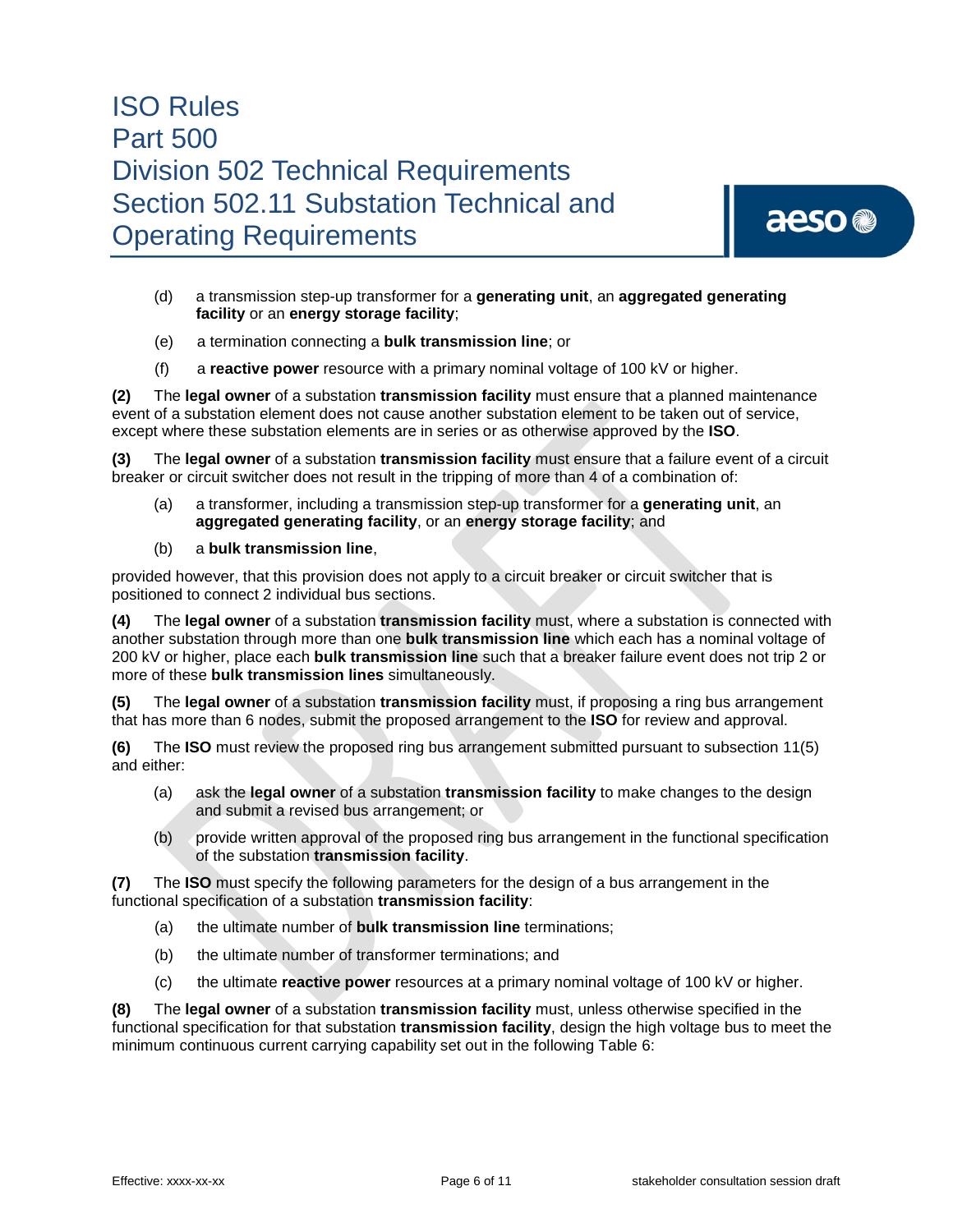# aeso<sup>®</sup>

| <u>Minimum continuous current carrying capability of night voltage bus</u> |                                |            |        |  |
|----------------------------------------------------------------------------|--------------------------------|------------|--------|--|
| <b>Substation transmission facility</b>                                    | Minimum continuous current (A) |            |        |  |
| component                                                                  | 138/144 kV                     | 240/260 kV | 500 kV |  |
| main bus                                                                   | 1200                           | 3000       | 4000   |  |
| cross bus                                                                  | 600                            | 2000       | 3000   |  |
| transmission line terminal                                                 | 600                            | 2000       | 3000   |  |

**Table 6 Minimum continuous current carrying capability of high voltage bus**

Note: In Table 6, where a main bus includes a section of ring bus scheme, a section of simple bus scheme, or a bus of double bus scheme, but does not include a transfer bus; and a cross bus includes diameter sections of a double bus scheme.

**(9)** The **legal owner** of a substation **transmission facility** must, if a substation high voltage bus is not designed for the ultimate bus arrangement, ensure that the design is such that it can be converted into the ultimate arrangement, as specified in the functional specification of the substation **transmission facility**, without relocating any existing substation elements except a termination connecting a **bulk transmission line**.

**(10)** The **legal owner** of a substation **transmission facility** must, notwithstanding subsections 11(3) and 11(9), design the initial bus arrangement of a **major substation** such that a failure event of a circuit breaker or circuit switcher does not result in the tripping of more than 2 of a combination of:

- (a) a transformer with a secondary nominal voltage of 100 kV or higher;
- (b) a transmission step-up transformer for a **generating unit**, an **aggregated generating facility**, or an **energy storage facility**; and
- (c) a **bulk transmission line**,

provided however that this provision does not apply to a circuit breaker or circuit switcher that is positioned to connect 2 individual bus sections.

### **Alternating Current Station Service Supply System**

**12(1)** The **legal owner** of a **major substation** must design and operate the **major substation** to have at least 2 independent alternating current station service supply system sources, which can be any 2 of the following sources:

- (a) a standby generator;
- (b) a bus-connected station service transformer;
- (c) a power voltage transformer;
- (d) a transformer tertiary winding; or
- (e) a distribution transformer connected to a nearby distribution line.
- **(2)** The **legal owner** of a **major substation** must, in the case of a bus-connected station service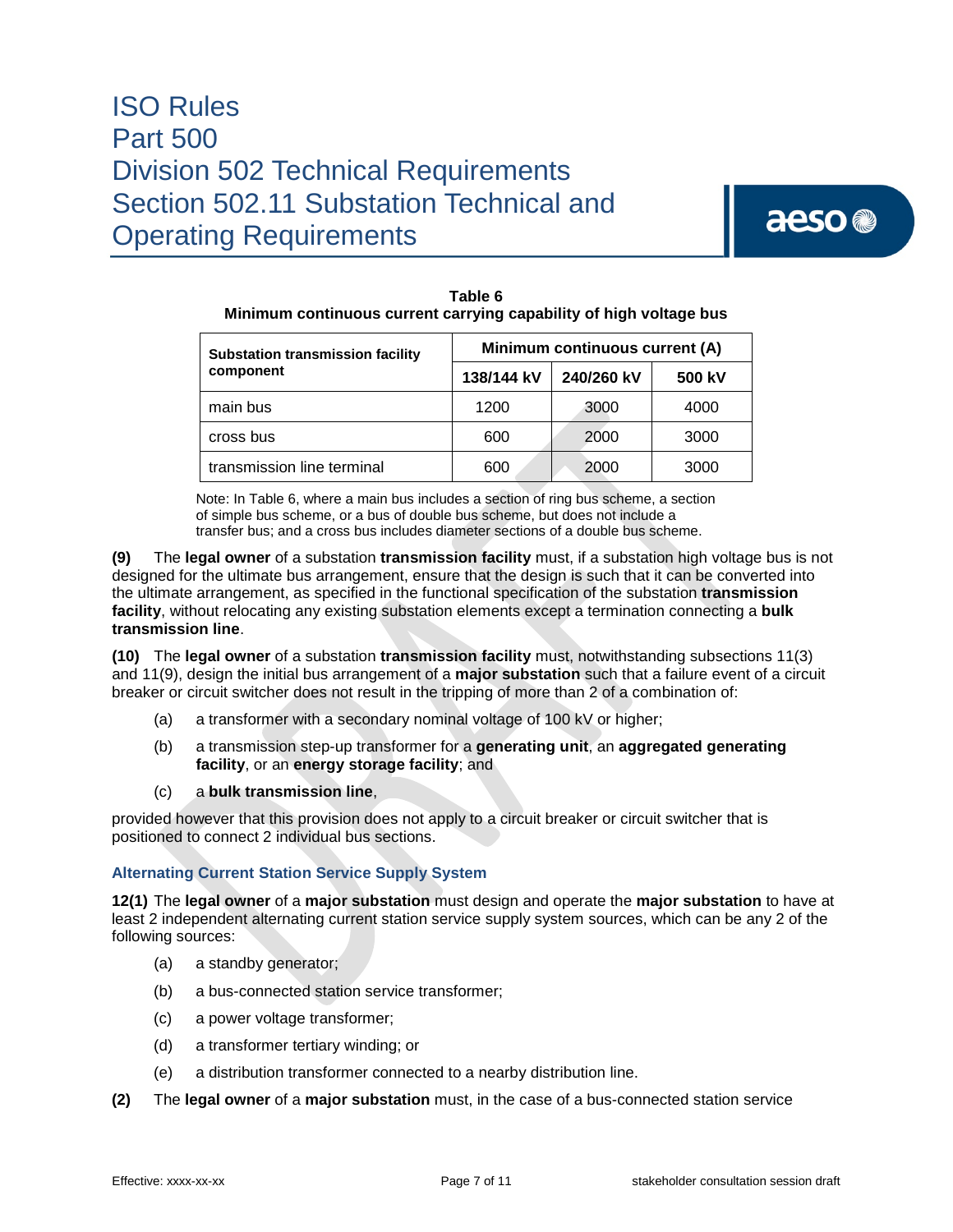aeso<sup>®</sup>

transformer that:

- (a) serves to meet the requirement set out in subsection 12(1);
- (b) is directly connected to a high voltage bus; and
- (c) has a capacity of 3 MVA or larger,

install a circuit breaker or circuit switcher on the high voltage side of that bus-connected station service transformer.

### **Direct Current Station Service Supply System**

**13(1)** The **legal owner** of a substation **transmission facility** must determine the battery size for the substation **transmission facility** based on *IEEE Standard 485 – IEEE Recommended Practice for Sizing Lead-Acid Batteries for Stationary Applications* or an industry standard that the **ISO** approves.

**(2)** The **legal owner** of a substation **transmission facility** must ensure that a substation direct current station service supply system is capable of providing a minimum of 8 hours of supply time for all direct current loads in the substation starting from when there is a the loss of all alternating current station service supply sources, including the final open-close-open operation of all related circuit breakers or circuit switchers.

**(3)** The **legal owner** of a substation **transmission facility** must ensure that a battery charger for a direct current station service supply system is capable of charging the connected battery in less than 24 hours from a fully discharged state to full capacity.

**(4)** The **legal owner** of a substation **transmission facility** must ensure that a rectifier for a battery charger is full wave and is capable of continuously supplying all direct current loads in normal operation when the battery is disconnected.

**(5)** The **legal owner** of a **major substation** must design and operate the substation to have 2 independent battery banks with the following characteristics:

- (a) each bank has an independent battery charger;
- (b) each bank has a minimum discharge time of 8 hours at the connected load;
- (c) common mode failures are minimized; and
- (d) transfer capability is available between the banks.

### **Transformer**

**14(1)** The **legal owner** of a substation **transmission facility** must define transformer ratings based on *CSA Standard C88-M90 – Power Transformers and Reactors*.

**(2)** The **legal owner** of a substation **transmission facility** must, if specified in a functional specification for transformer ratings beyond the **normal rating** with a specified load cycle, test, record, and provide the test reports to the **ISO**.

**(3)** The **legal owner** of a substation **transmission facility** must ensure that the transformer ratings test report in subsection 14(2) includes information in accordance with *IEEE Standard C57.91 – Guide for Loading Mineral-Oil-Immersed Transformers and Step-Voltage Regulators* as applicable.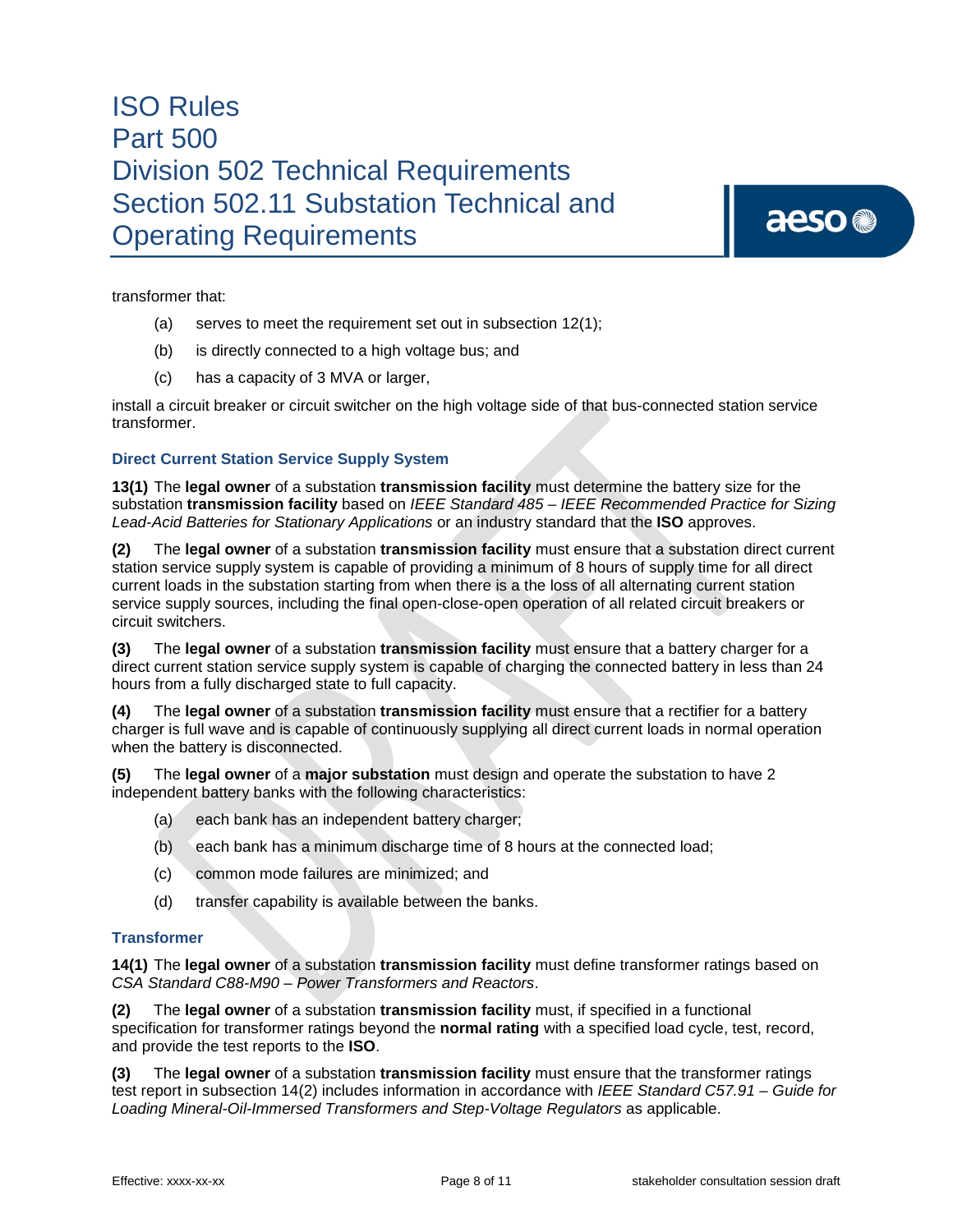# aeso<sup>®</sup>

**(4)** The **legal owner** of a substation **transmission facility** must ensure that the test referred to in subsection 14(2) is performed in accordance with *IEEE Standard C57.119 – Recommended Practice for Performing Temperature Rise Tests on Oil-Immersed Power Transformers at Loads beyond Nameplate Rating*.

**(5)** The **legal owner** of a substation **transmission facility** must ensure that, if a transformer has a tap changer on the high voltage side, the transformer is capable of operating at the rated capacity when the operating voltage is lower than the nominal voltage but higher than the minimum voltage set out in subsection 8.

**(6)** The **ISO** must specify in the functional specification of a substation **transmission facility** whether an on-load tap changer is required for all transformers in the substation **transmission facility**.

**(7)** The **legal owner** of a substation **transmission facility** must, if an on-load tap changer is specified as in subsection 14(6), ensure that the tap changer has a minimum capability of  $\pm 10\%$  of voltage range, with a maximum step size of 2.5%.

**(8)** The **legal owner** of a substation **transmission facility** must, if the functional specification of the substation **transmission facility** requires a transformer loss evaluation, perform the loss evaluation based on *IEEE Standard C57.120 – Loss Evaluation Guide for Power Transformers and Reactors* or another recognized industry standard.

**(9)** The **ISO** must, if it specifies that a transformer loss evaluation is required as in subsection 14(8), provide the following parameters in the functional specification of a substation **transmission facility**:

- (a) 20 year loading levels;
- (b) 20 year forecast of electricity cost; and
- (c) all other necessary economic parameters.

**(10)** The **legal owner** of a substation **transmission facility** must determine the impedance value of the transformers in the substation **transmission facility** if the **ISO** does not specify the impedance value in the functional specification of the substation **transmission facility**.

**(11)** The **ISO** must, in the functional specification of a substation **transmission facility**, specify the impedance value of any of the following transformers:

- (a) a transformer with a secondary nominal voltage of 100 kV or higher; or
- (b) a transmission step-up transformer for a **generating unit**, an **aggregated generating facility**, or an **energy storage facility** that has a rated capacity of 400 MVA or higher.

**(12)** The **legal owner** of a **major substation** that has more than one transformer with a secondary nominal voltage of 100 kV or higher must design the transformers such that parallel operation can be executed, unless otherwise specified in the functional specification for that **major substation**.

### **Circuit Breaker or Circuit Switcher**

**15(1)** The **legal owner** of a substation **transmission facility** must test any circuit breakers or circuit switchers in a substation **transmission facility** in accordance with the *IEEE C37* or *IEC 62271* collection of standards.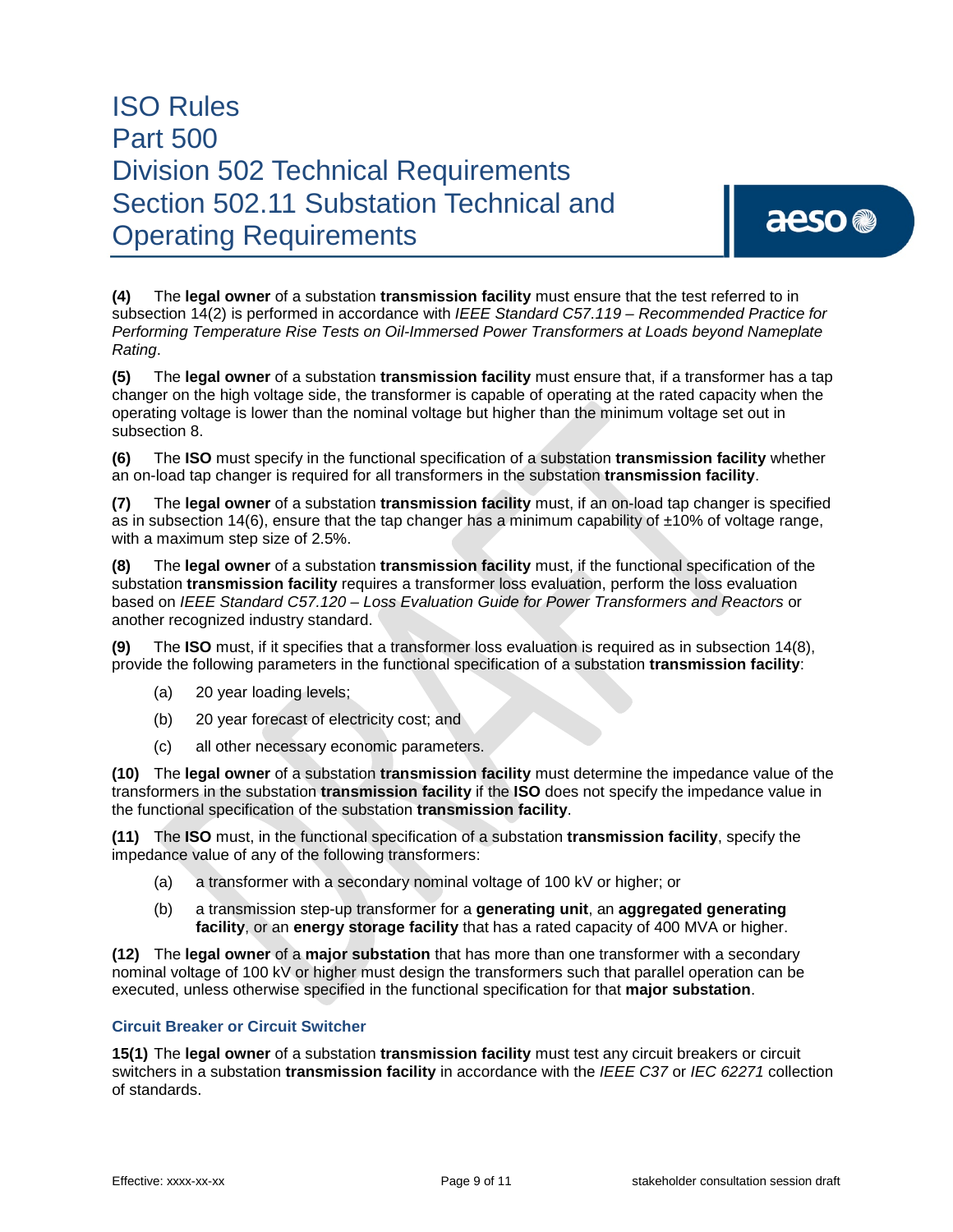**(2)** The **legal owner** of a substation **transmission facility** must ensure that circuit breakers or circuit switchers operating at a nominal voltage of 100 kV or higher, in a closed position, are capable of performing an open-close-open sequence of operation after power loss to the operating mechanism, regardless of the type of operating mechanism.

**(3)** The **legal owner** of a substation **transmission facility** must ensure that any circuit breaker or circuit switcher meets the maximum operating cycles in the following Table 7.

| Nominal voltage (kV) | <b>Maximum operating cycles</b> |  |  |
|----------------------|---------------------------------|--|--|
| 138/144              | 3.0                             |  |  |
| 240/260              | 2.5                             |  |  |
| 500                  | 2.0                             |  |  |

**Table 7 Maximum operating cycles of circuit breakers or circuit switchers**

Note 1: The maximum operating cycles is measured as the number of cycles between when the trip circuit is energized and when the arc is fully extinguished in all poles, understandard testing conditions.

Note 2: a manufacturer type test is acceptable to demonstrate compliance with Table 7 requirements.

**(4)** The **legal owner** of a substation **transmission facility** must ensure that each circuit breaker on a **bulk transmission line** with a nominal voltage of 200 kV or higher is capable of single pole operation, unless the **ISO** specifies otherwise in the functional specification of the substation **transmission facility**.

### **Disconnect or Isolation Switches**

**16(1)** The **legal owner** of a substation **transmission facility** must ensure that any disconnect switch or isolation device in a substation **transmission facility** is tested in accordance with the applicable *IEEE C37* or *IEC 62271* standards.

**(2)** The **legal owner** of a substation **transmission facility** must ensure all disconnect switches have ice breaking capability.

### **Shunt Capacitors**

**17(1)** The **legal owner** of a substation **transmission facility** must install a circuit breaker or circuit switcher for a shunt capacitor bank that is connected to a bus with a nominal voltage of 100 kV or higher, or a tertiary winding of a transformer with at least one winding at a nominal voltage of 100 kV or higher.

**(2)** The **legal owner** of a substation **transmission facility** must, for a shunt capacitor bank connected to a bus with a nominal voltage of 100 kV or higher:

- (a) review the switching transients to determine if controlled energization or a series in-rush reactor is required to ensure the shunt capacitor bank is properly protected; and
- (b) if determined to be required in accordance with subsection  $17(2)(a)$ , implement the mitigation